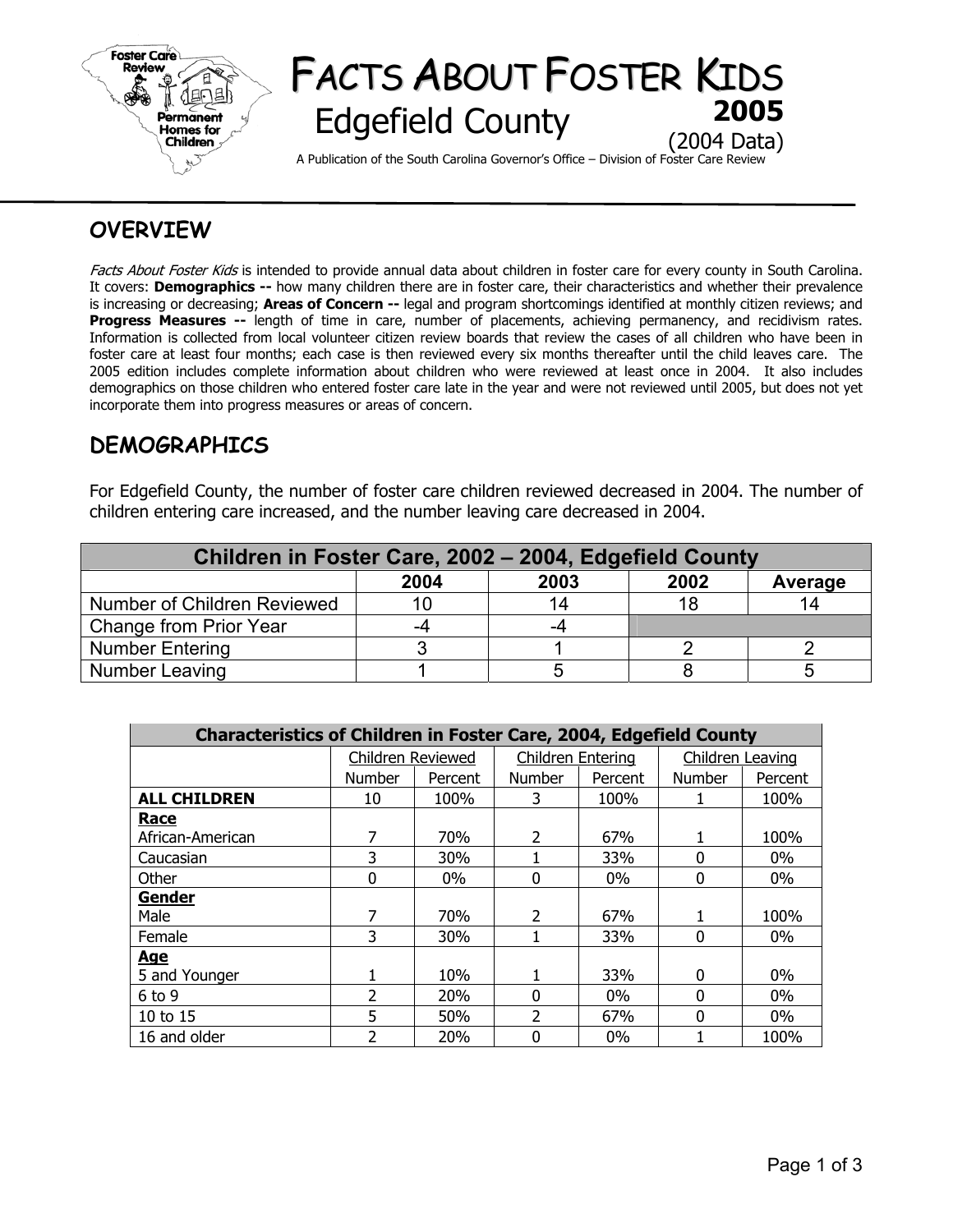## **AREAS OF CONCERN**

In 2004, Review Board members held 5 meetings and 21 reviews. Of the 21 reviews held, 7 (33%) had at least one area of concern cited by the local Review Board. The most often cited program violation was No Current/Incomplete or Inappropriate Case Plan.

| Frequently Cited Areas of Concern, 2002 - 2004, Edgefield County |      |      |                |
|------------------------------------------------------------------|------|------|----------------|
|                                                                  | 2004 | 2003 | 2002           |
| Legal:                                                           |      |      |                |
| No Timely Permanency Plan Hearing                                |      | 0    | 0              |
| No Timely Probable Cause Hearing                                 | 0    | 0    | 0              |
| No Timely Merits Hearing                                         |      | ი    | $\overline{0}$ |
| No Face to Face Contact                                          |      | N    | 0              |
| No Court Order at Review/Non-Compliance w/Court Order            |      | 0    | 5              |
| No Thorough Adoption Assessment/Specific Child Recruitment       |      |      |                |
| <b>Other Statutory Violations</b>                                |      | 0    | 0              |
| Program:                                                         |      |      |                |
| No Progress Report                                               | 2    | 3    | 4              |
| Lack of Progress Permanency Plan                                 | 2    | 2    | 0              |
| No Current/Incomplete/Inappropriate Case Plan                    | 4    |      | $\overline{2}$ |
| <b>Interested Parties Not Invited</b>                            | 0    |      | 0              |
| No Timely FCRB Hearing                                           | 0    |      | 0              |
| No Advance Packet                                                |      |      |                |
| Other Policy/Procedure Issues                                    |      |      |                |
| TOTAL                                                            | 13   | 11   | 13             |
| <b>Percent of Reviews with Areas of Concern</b>                  | 33%  | 30%  | 27%            |

## **PROGRESS MEASURES**

Four main indicators are used to measure progress towards better outcomes for children in foster care. For each, comparison data for the previous three years are provided.

### **LENGTH OF TIME IN CARE:**

The longer a child is away from their home or a nurturing family environment, the more damaging it can be to the normal development of the child. For this reason, a major goal of the Review Board is to ensure that children achieve permanency as quickly as possible. In 2004, the average length of time in Edgefield County decreased to 3.4 years.

### **NUMBER OF PLACEMENTS:**

Research shows the initial placement in foster care is extremely traumatic for a child. Additional changes in placement once in the foster care system can be detrimental to children's development, affecting their ability to learn, establish relationships and develop as stable, secure individuals. In 2004, Edgefield County's average number of placements increased to five.

### **PERCENT ACHIEVING PERMANENCY:**

Permanency for a child means placement with a "forever family." A child can achieve legal permanency upon leaving the foster care system either by returning home to their natural parent or by being adopted. In 2004, one child left care and was returned home to their natural parent.